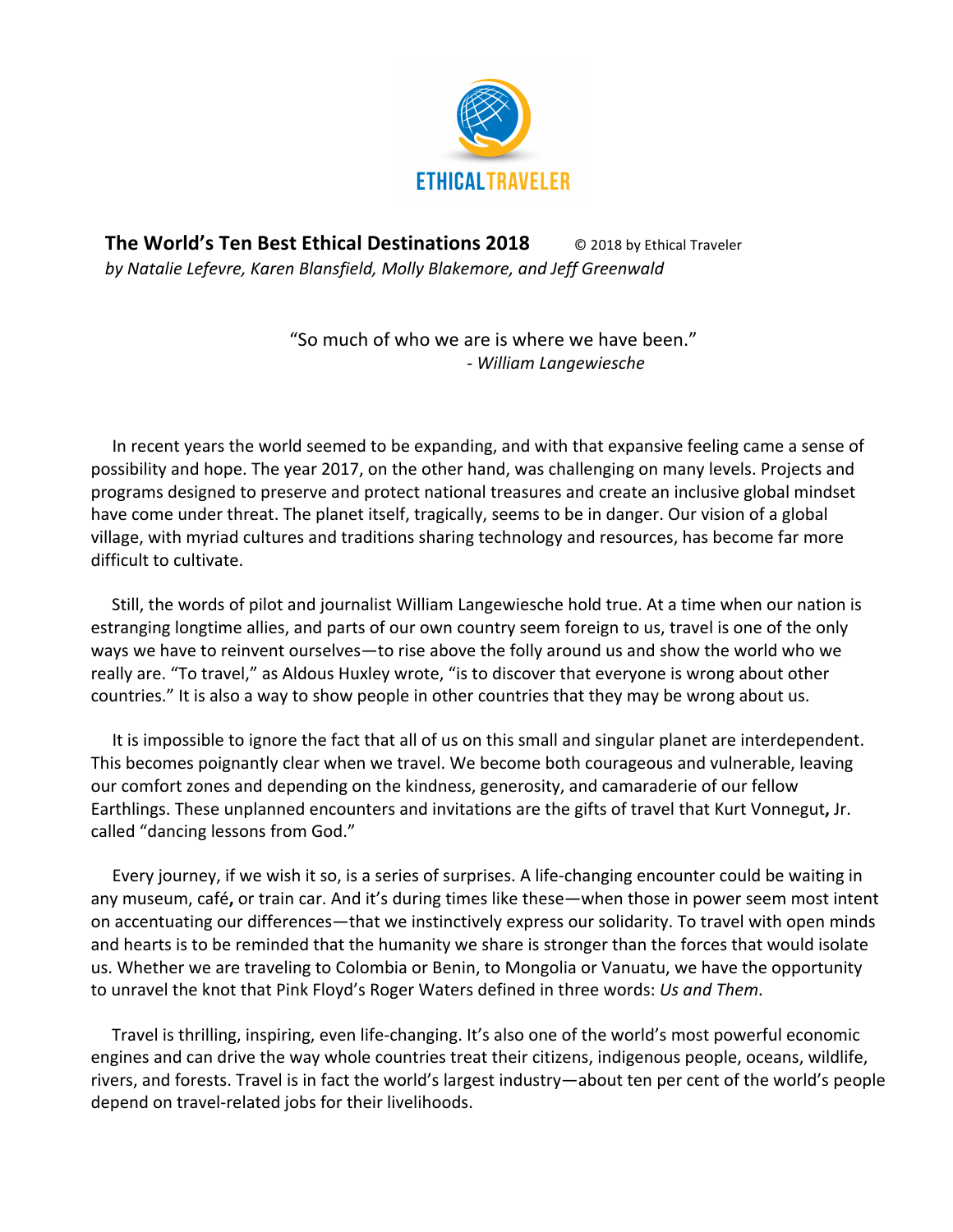This means that travelers have enormous power. Where we put our footprints, and our dollars, has reverberations that reach far beyond our personal experience. By "voting with our wings"—choosing our destinations well and cultivating our roles as citizen diplomats—we can change the world for the better. 

Every year, Ethical Traveler reviews the policies and practices of hundreds of nations in the developing world. We then select the ten that are doing the most impressive job of promoting human rights, preserving the environment, and supporting social welfare—all while creating a lively, community-based tourism industry. By visiting these countries, we can use our economic leverage to reward good works and support best practices.

We urge you to explore these destinations and to enjoy the wonderful sights, scenic and cultural, that they have to offer.

Though we are diligent in creating this list, we must continually remind ourselves of something Einstein knew well: Everything is relative. In other words, no country is perfect. All have genuine and often serious shortcomings. Each of our winners, however, is making a genuine effort to "do the right thing" in the areas we take into consideration. If they appear on the list *more* than one year in a row, it means they are actively improving their already excellent record. We sincerely hope that inclusion on this list will motivate the people and leaders of these nations to keep up their admirable work.

Ethical Traveler is an all-volunteer non-profit organization and a project of the Earth Island Institute. No money or donations of any kind are solicited or accepted from any nations, governments, travel bureaus, or individuals in the creation of our annual list.

## **The Winners**

Ethical Traveler congratulates the countries on our 2018 list of The World's Ten Best Ethical **Destinations**. The winners, in alphabetical order (not in order of merit), are:

| Belize*     | Mongolia*                    |
|-------------|------------------------------|
| Benin       | Palau                        |
| Chile*      | <b>St. Kitts &amp; Nevis</b> |
| Colombia    | Uruguay*                     |
| Costa Rica* | Vanuatu*                     |
|             |                              |

 $(* = also appeared on our 2017 list)$ 

#### **How the List Is Created**

In the late summer of each year, Ethical Traveler surveys the world's developing nations—from Afghanistan to Zimbabwe. We begin our research by focusing on three general categories: environmental protection, social welfare, and human rights. In 2013, responding to requests from our members, we added animal welfare to our investigations.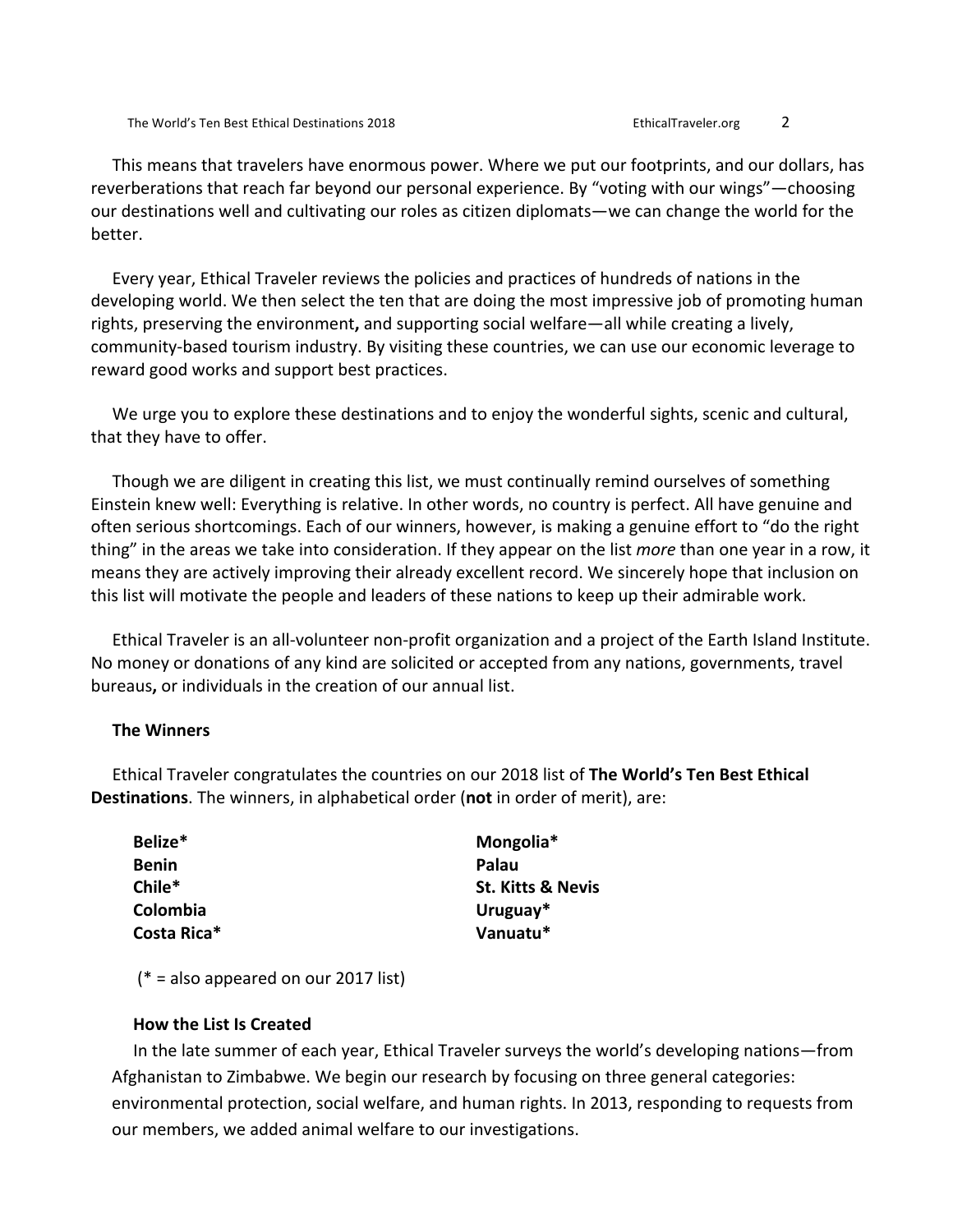For each category, we look at information past and present to understand not only the current state of a country but how it has changed over time. This process helps us select nations that are actively improving the state of their people, government, and environment. Our goal is to encourage the behaviors that help create a safer and more sustainable world.

In the first phase of our process, we consider country scores from a variety of databases related to our three categories, using information from sources including Freedom House, the Millennium Challenge Corporation, Reporters Without Borders, UNICEF, the World Bank, and LGBT resources. After identifying about 25 "short list" performers, we turn to detailed case study research, focusing on actions these governments have taken over the past year to improve (or, in some cases, weaken) policies and practices in their countries. We use many strategies to finalize our list—including engagement with civic leaders, discussions with travelers, and reviews of local English-language media.

For a country to make our list, of course, it must excel in more than metrics. Each Ethical Destination also offers unspoiled natural beauty, great outdoor activities, and the opportunity to interact with local people and cultures in a meaningful, mutually enriching way.

Please note that this report is not an exhaustive explanation of our methodology but an overview of how we conduct our research. An appendix listing our sources will be sent upon request.

#### **Human Rights**

Respect for human rights is a keystone for inclusion on our list. We consult respected resources such as Freedom House, Amnesty International, Human Rights Watch, and Reporters Without Borders to evaluate the human rights record of each country. No country on the list has a perfect record; all have issues. However, we look for countries that have made concerted efforts to improve policies and protections over the last year.

The three newcomers to our list—Benin, Colombia, and St. Kitts and Nevis—are no different. They appear with substantial caveats, but we have also seen important progress in all three and are excited to watch their continued advancements in the coming years.

Freedom House considers Benin to be the most stable democracy in Sub-Saharan Africa, giving it their highest score (1) on the Political Rights Index. The year 2017 saw the abolishment of the death penalty as well as a significant campaign to end child marriages with prosecution of perpetrators, and Benin ranked 14 out of 54 countries on the Ibrahim Index of African Governance.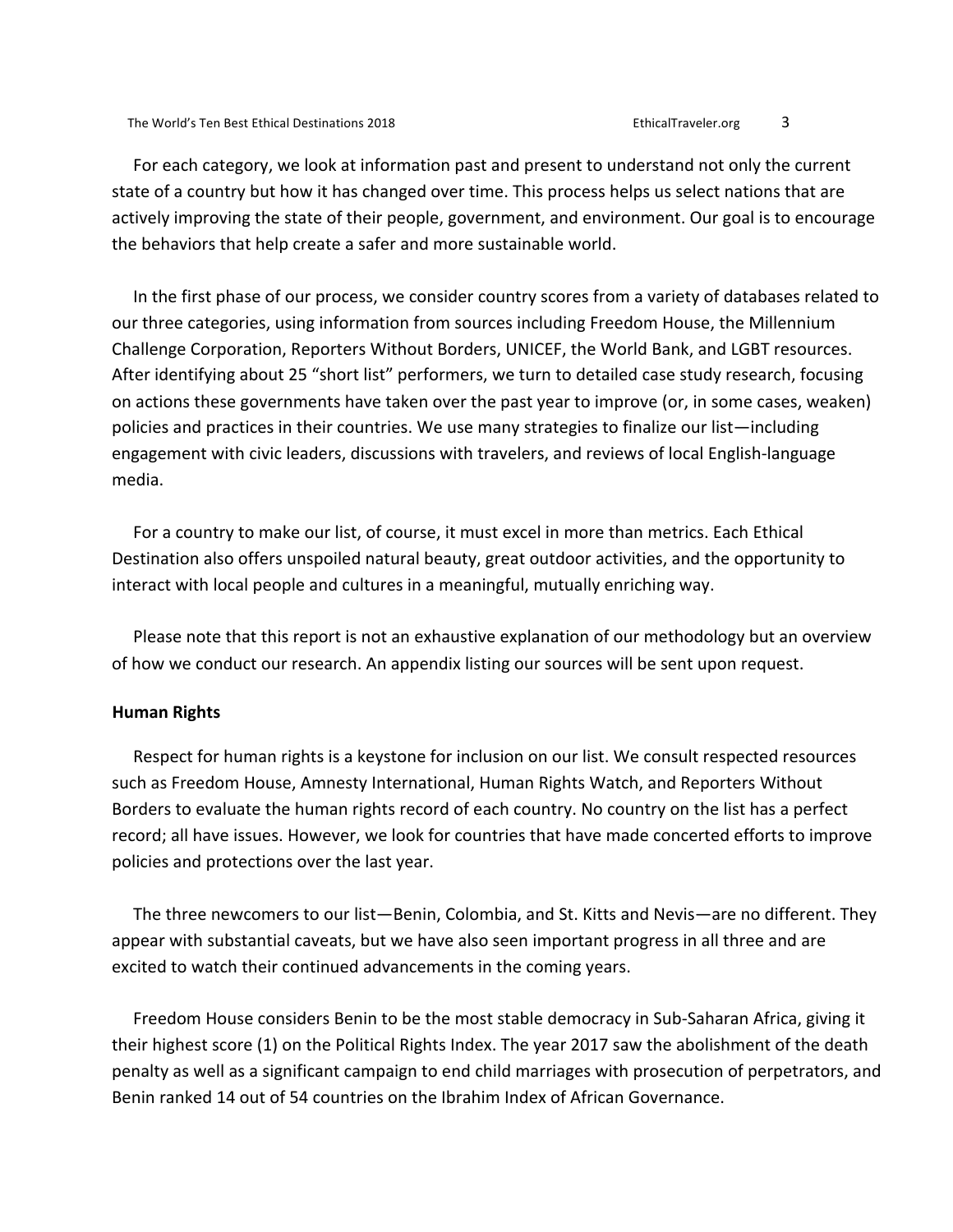Colombia saw LBGTQ rights continue to improve since its 2016 passage of a same-sex marriage law. A measure to ban same-sex couples from adopting children was defeated in the House, pension rights have been awarded to gay couples, and individuals are now able to request gender changes to identification documents. An openly-gay congresswoman has announced her run for the presidency, and two lesbians were appointed to cabinet positions. Additionally, with the FARC Peace Accord and increasing transparency with regard to corruption, Colombia seems to be moving in a positive direction.

St. Kitts and Nevis saw its Freedom House Political Rights score improve and now enjoys the highest ranking, along with Belize, Chile, Costa Rica, Mongolia, Palau, and Uruguay. Its government has also taken numerous steps to empower women, and we are seeing many more women elected or appointed to government.

In November, Costa Rica's president opened the door to take in 10 million "stateless" people  $$ those who are no longer considered a national in any country. This group includes many political refugees and migrants. It is part of Costa Rica's ongoing commitment to the global compact on misplaced persons. On this same front, it joined Belize and several other countries in the region in signing the San Pedro Sula Declaration. These countries have agreed to work together to address the regional refugee and displacement crisis.

In South America, Uruguay continues to rank first in Latin America in democracy, peace, and lack of corruption, and first in South America for press freedom and prosperity. However, it does still have some areas of concern, including violence against women. On March 8, International Women's Day, thousands of women in Latin America flocked to the streets calling for an end to sexual harassment and violence.

In Chile, victims of "disappearances" under Pinochet finally found some justice as 19 former Pinochet agents were convicted and sentenced to 5 to 20-year prison sentences for torture, kidnapping, and, in one case, murder. Lawmakers also began talks on legalization of same-sex marriage and upheld a law allowing abortion if the mother's life is in danger, the pregnancy was a result of rape, or the fetus will not survive.

Mongolia makes our list for a third consecutive year, and is our only Asian representative. We continue to see progress there in the areas of gender equality, with new programs aimed at gendersensitive policies, planning, and programs to prevent school-based gender biases. Also, the abolition of the death penalty went into force this year.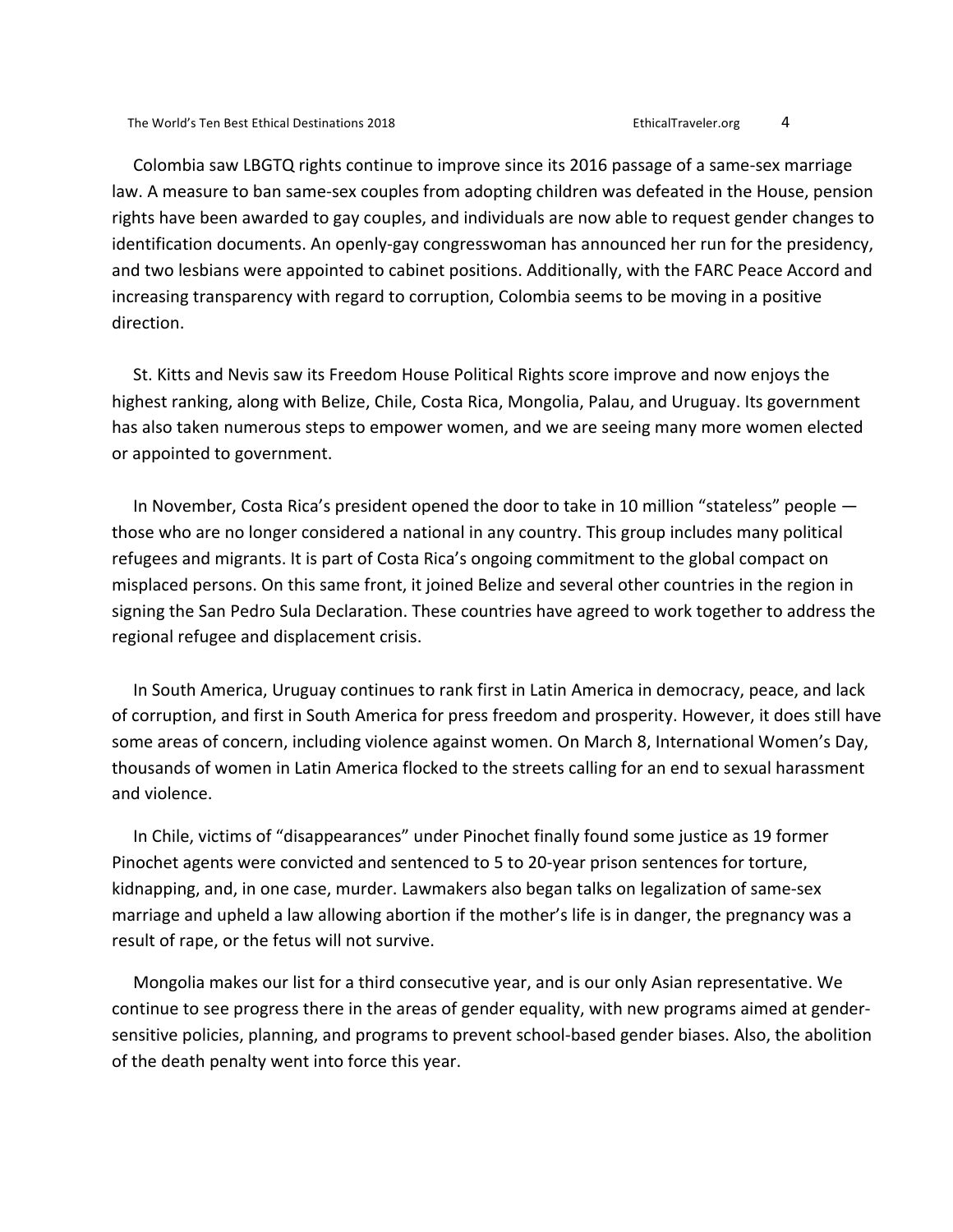In two of our island countries—Palau and Vanuatu—sustainability is at the forefront of their political agenda. Still, we would like to see improvements in LGBTQ policy, violence against women, and human trafficking.

# **Social Welfare**

Another critical point we consider is the social welfare of each country's citizens. Social welfare includes quality of life issues such as unemployment numbers, social mobility, and inequality, as well as government programs like social security, healthcare, and public education. Quantifying this point is not always a straightforward task. In order to gain the clearest picture of the situation, we combine respected global resources with our own country-by-country research.

The UN Development Programme's *Human Development Index* is a good indicator of social welfare, as it measures three metrics: life expectancy, average time spent in school, and the standard of living based on the average gross national income.

Human development improvement in St. Kitts and Nevis, Benin, and Mongolia resulted in each of these countries moving up one place in the rankings, while Palau made significant gains in Gross National Income, Sustainable Development, and Gender Equality and rose from 62<sup>nd</sup> to 60<sup>th</sup>. Of all the countries on our list, Chile scored highest again this year, ranking 38<sup>th</sup> out of the 188 countries. Chile also scored highest on the *Good Country Index*, which is "a measure of what each country on Earth contributes to the common good of humanity," coming in 35<sup>th</sup> out of 163 countries.

Uruguay continues to get high marks for human development and, in October, was praised by the UN for sustained progress on discrimination, poverty reduction, and the rights of women and the LGBTQ community. Uruguay's economy grew 2.8 per cent in the second quarter of 2017, which most economists say is ideal and will lead to further declines in poverty and unemployment numbers.

In Costa Rica, the government is launching a 2018 initiative to aid elderly citizens in finding work; currently, only about 25 per cent of people over 60 are gainfully employed. This can be a hardship on families and communities, as many pensions are too low to cover costs of living.

In 2017, Benin, a newcomer to our list, announced they were planning on investing about \$850 million on 277 new socio-economic projects. The plan includes creating 500,000 new jobs and 20,000 housing units, as well as investments in key tourism, infrastructure, and urban development ventures that will help poor and underserved areas.

Another newcomer, Colombia, has cut poverty in half since 2002. Today, more Colombians are considered middle-class than living in poverty. Its Human Development Index has increased by nearly 23 per cent since 1990 and continues to rise in areas like life expectancy, years of schooling, and Gross National Income.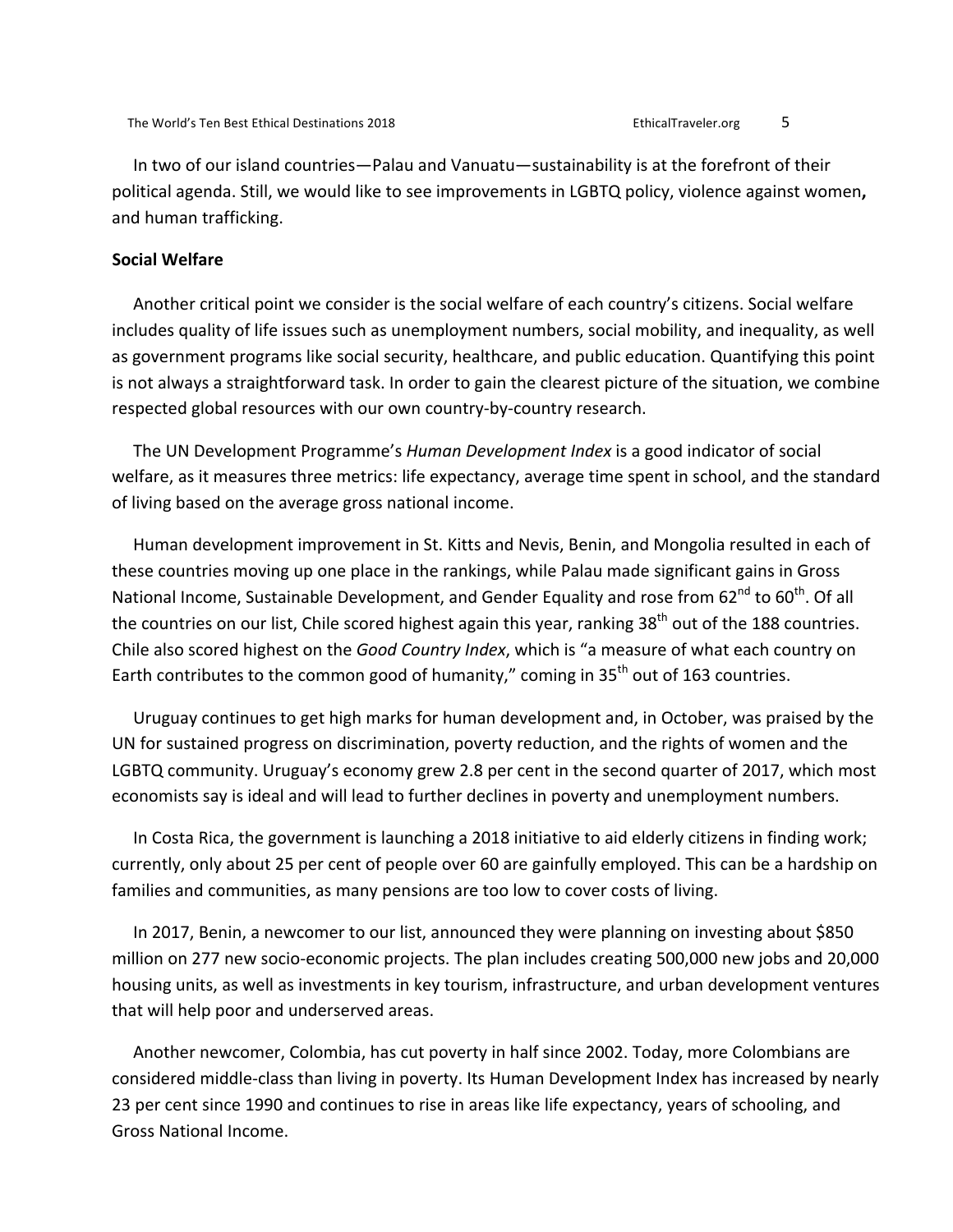In our last addition to this year's list, St. Kitts and Nevis became one of only eight countries in the world validated by the World Health Organization in 2017 for eliminating mother-to-child transmission of both HIV and Syphilis.

# **Environmental Protection**

In evaluating each country's level of environmental protection, we looked at clear indicators of environmental health, preservation of resources, and cultivation of beneficial, sustainable practices.

Our main resource is the Socioeconomic Data and Applications Center Environmental Performance Index (EPI), a joint initiative between the Yale Center for Environmental Law & Policy and Columbia University's Center for International Earth Science Information Network. The index uses indicators focused on (i) reducing environmental stresses on human health and (ii) promoting ecosystem vitality and sound natural resource management, allowing us to measure these countries against 25 separate indicators of environmental responsibility.

Equally weighted was the EPI trend rank, which monitors improving or declining performances in environmental protection. An additional environmental indicator was added to this year's selection process: the percentage of terrestrial and marine areas protected. These parameters allow a more accurate evaluation of a country's environmental record. In addition to our returning countries, this year's list welcomes three newcomers: Benin, Colombia, and St. Kitts and Nevis.

The government of St. Kitts and Nevis is moving to develop a National Climate Change Adaptation Strategy to study the impacts of climate change and build resilience, while Benin is partnering with the Millennium Challenge Corporation through a \$375 million compact designed to modernize the West African country's power sector. Although Colombia also faces enormous challenges, including a dramatic 44 per cent rise in deforestation last year, President Juan Santos's efforts to expand and protect the country's diversity has led to a doubling of the number of hectares under environmental protection. Benin also faces a tragic 2.5 per cent annual deforestation rate, one of the highest in the world. They are trying hard to tackle this problem by establishing a timber traceability system that is used in all the state's Teak plantations, making Benin a traceability leader in West Africa.

To protect marine life, the Palau government has set aside about 80 per cent of its maritime territory as a sanctuary and has encouraged locals to turn to aquaculture, such as crab and milkfish farming. Over-tourism and its resulting environmental damage is a growing problem worldwide, and Palau is tackling it with some far-reaching changes. The government aims to promote high-value growth instead of high-volume growth, curbing the number of tourists but increasing the amount they spend during their stay. In addition, visitors must sign the "Palau Pledge" to act responsibly and help protect the island nation's natural and cultural heritage.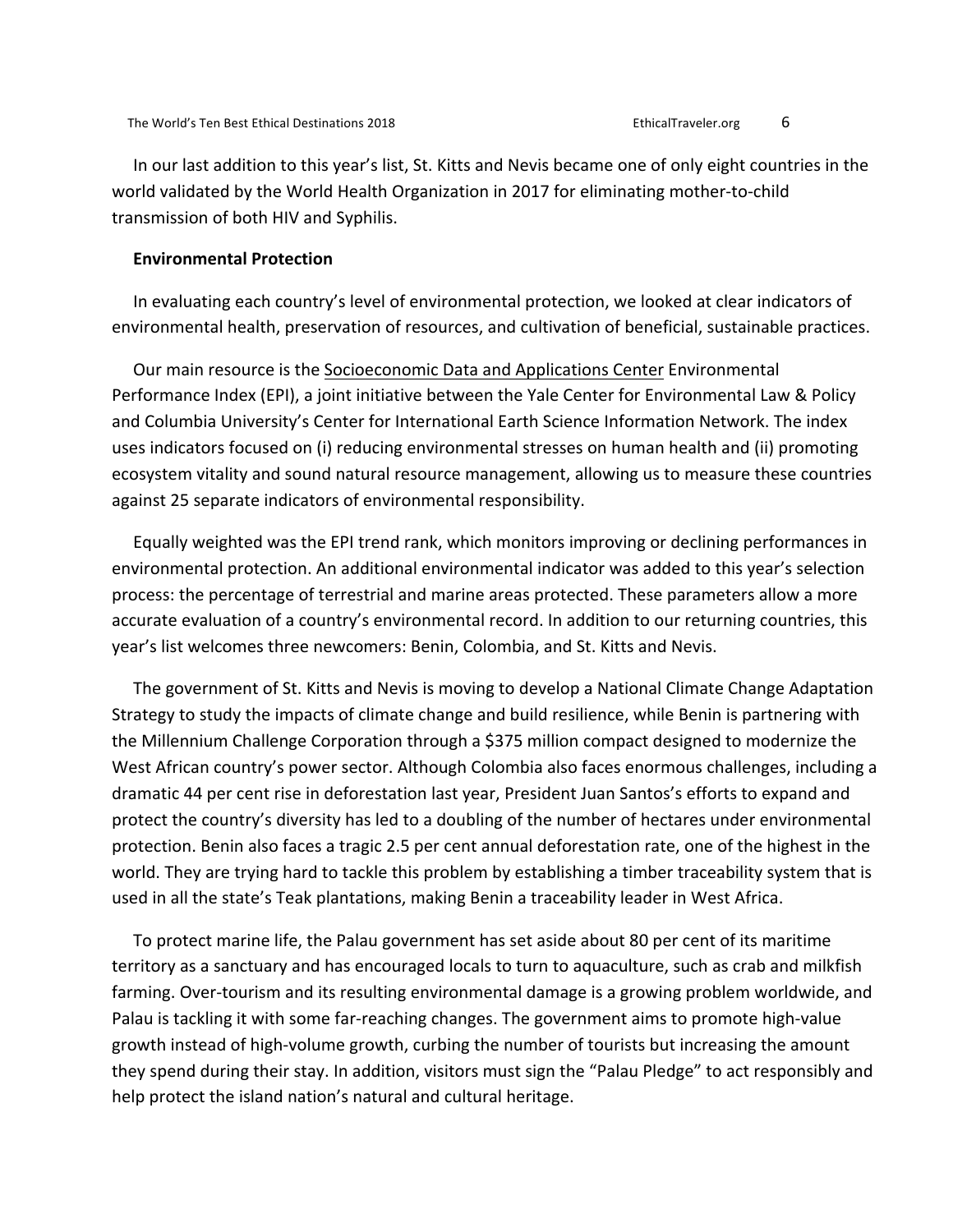Mongolia stands as a beacon for nations wishing to pursue green growth. The country has made significant progress in aligning national policies and targets with inclusive green economy principles, the Sustainable Development Goals, and the Paris Agreement. The government committed to reducing greenhouse gas emissions by 14 per cent by 2030. It has instituted a Green Credit Fund, aimed at developing green investment methods and boosting environmentally friendly economic development. Mining, however, continues to be the major environmental threat for Mongolia. In 2017 the government moved to open 21 per cent of the country to exploration. It is our hope that the grassroots and international efforts to reverse this course take hold in the coming year.

Uruguay continues its resolve to achieve carbon neutrality by 2030, bolstering non-conventional clean energy sources through public-private partnerships and new investments. Already, nearly 95 per cent of its electric power comes from renewables—mostly hydroelectric facilities and wind parks.

Vanuatu advanced its goal of becoming 100 per cent reliable on renewable energy by 2030 when The World Bank announced a \$4 million project to promote access to renewable energy. Costa Rica has set a goal of carbon neutrality by 2021, and for the first half of 2017 nearly 100 per cent of its electricity came from renewable sources such as hydropower, wind, solar, and geothermal. Also in Costa Rica, plans for a new El Diquís dam—which, though it would increase the country's renewable energy capacity, would have a devastating impact on the lands of indigenous communities—were blocked in court. Chile is actively increasing its solar power capacity and also relies on geothermal power. Additionally, the Chilean government rejected plans for a billion-dollar mining project because of its potential environmental impact.

In June, the Belize government made major voluntary commitments at the UN Oceans Conference to secure Belize's fisheries as an engine for sustainable development; in October, the government established the first-ever nationwide ray sanctuary, and introduced legislation for a moratorium on offshore drilling. However, Belize has not yet delivered on protections for the Belize Barrier Reef promised by legislation and commitments made to better protect the environment, leaving the largest barrier reef in the Western Hemisphere exposed to threats from offshore oil drilling and damaging coastal construction. Fulfilling this promise of protection may be crucial to keeping Belize on next year's list.

Though biodiversity in Vanuatu is declining due to inappropriate land use, overuse of natural resources, pollution, and climate change, the government recently adopted a comprehensive policy to ensure conservation and sustainable management of their ecosystems, address risks posed by natural and man-made disasters, and foster and maintain their diverse human cultures. Additionally, the prime minister has called for a ban on the use and import of single-use plastic bags and bottles. If implemented, Vanuatu would become the first country in the Pacific region to impose such a ban.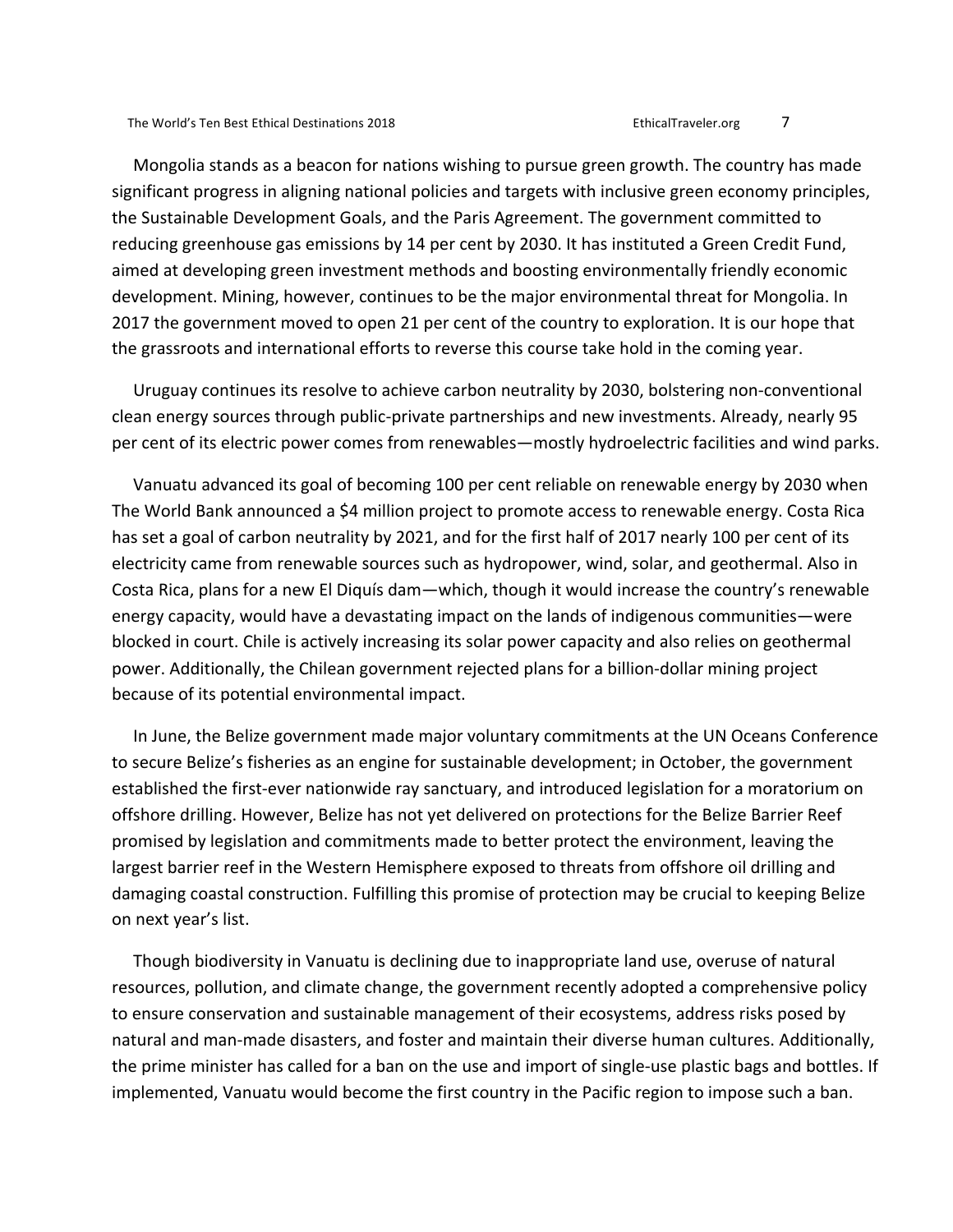## **Animal Welfare**

Compassionate travelers increasingly consider animal welfare when determining which countries to visit. Animal welfare (a broad term referring to the level of well-being with which an animal lives) varies greatly from country to country, and even within individual countries, depending on whether the animal in question is domestic, wild, or working. Once again, animal welfare has played an important role in determining which nations are added to this year's Ethical Traveler's Top Ten Ethical Destinations list. 

The significance of sharks has received a fair amount of attention. The Belize Fisheries Department discovered a new shark species in the Belize Barrier Reef Reserve, the longest barrier reef in the Northern Hemisphere and a UNESCO World Heritage Site. This finding is a positive indicator of the state of Belize's waters, as sharks require healthy habitats for nursery areas. In 2017, Palau stepped up its efforts to save sharks from extinction, and enhanced its position as a major marine sanctuary and shark preservation area in the Pacific and the world. The Palauan government is working to control and drastically reduce shark finning in all of Palau's surrounding waters.

Costa Rica's presence in the Top Ten has depended largely on its shark finning issues over the last few years. The country earned its place on our 2018 list by imposing the first-ever criminal charges for the illegal trade of shark fins, marking a historic ruling. Costa Rica is one of the world's few countries to ban the export of hammerhead shark fins. Nevertheless, conservationists remain alarmed: The administration of President Luis Solís has worked tirelessly to lift the ban, imposed in 2015, to allow the export of eight tons of fins amassed since the ban took effect. This would be detrimental to the species' survival. We will follow this issue closely when considering Costa Rica for next year's list. Also, in a very positive step regarding animal rights in 2017, Costa Rica made killing, mistreating, or even abandoning pets a crime.

Continued preservation of marine and wildlife areas is also featured in the accomplishments of this year's winners. The tiny nation of Benin has partnered with NGO African Parks for a 10-year project centered on Pendjari National Park, which contains several thousand elephants and is thought to house most of the few hundred remaining West African lions, as well as some cheetahs and hippos. As with other parks in Africa, however, Benin's wildlife faces grave threats from poachers and encroachment by a surging human population. In Chile, efforts have been made to prevent the removal of endangered Andean deer from Patagonia after the government granted permission for relocation. Chile's government also blocked an iron mining project to protect penguins and other endangered species, and The Humane Society International recently won agreement from one of Chile's large food companies to switch to cage-free eggs and crate-free pigs by 2025.

Practically alone in the world, Uruguay has allowed truly meaningful steps to be taken to protect whales, populations of which frequent the mouth of the Rio de la Plata and the Atlantic coast.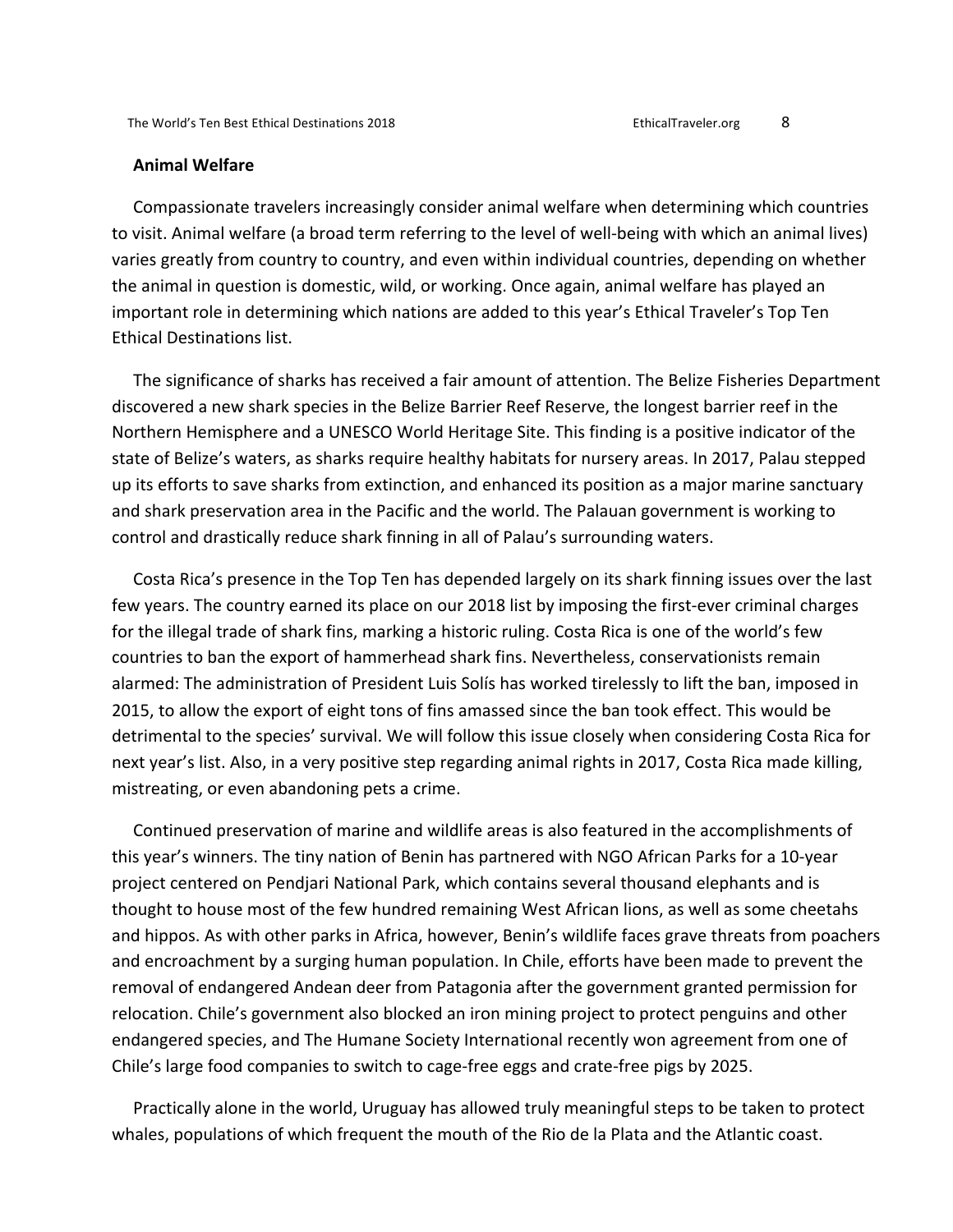Uruguay, along with four other nations, put forward a proposal for a South Atlantic Whale Sanctuary at the International Whaling Commission. Unfortunately it failed once again due to opposition from pro-whaling nations.

The Mongolian government developed policies to promote the importance of animal health and to educate herders on better livestock care, which will also help the country fulfill goals such as preserving nomadic culture as a national brand and entering the competitive international market to diversify its economy.

Inevitably, perhaps, some news in the area of animal rights is dismal. Colombia has done little to address the issue: Cockfighting and bullfighting remain legal, and both are considered cultural and community events. In St. Kitts and Nevis, donkeys are being killed and the carcasses dumped in the open. A two-year investigation showed that welfare conditions of slaughter horses in Uruguay have not improved since an initial investigation conducted in 2012. Uruguay also sends thousands of live cattle to the Middle East where there are no laws protecting them from extreme cruelty. In addition, the animals suffer terribly during long trips by sea. We hope Uruguay will work on improving its record on animal rights in order to continue its great run on the Ethical Destinations list.

Despite the darker occurrences, we are encouraged by the progress that the nations on this year's list are making to protect domestic animals as well as wildlife and marine habitats. We suggest visitors consider volunteering for, or in other ways supporting, the many excellent organizations working on behalf of animals in these countries. We also hope that, in the coming years, animal welfare gains greater importance in these nations and around the world.

#### **Destinations of Interest**

**Zimbabwe** once seemed to be the success story of Southern Africa when it transitioned to democracy. Travelers could enjoy some of the best tourist attractions of Africa, including natural adventure, national parks with abundant wildlife, the impressive Victoria Falls, and some amazing cultural heritage sites, such as the ancient city of Great Zimbabwe. Unfortunately, this hope was dashed under the dictatorial rule and corrupt regime of Robert Mugabe. Travelers stayed away, and Zimbabwe's young tourist industry plummeted. Even though the future is still uncertain and the tourism infrastructure still leaves much to be desired, Mugabe's resignation suggests a new era for Zimbabwe. Tourism can play an important role, with visitors bringing in cash and creating jobs.

Tunisia has continued to perform well in a region where any kind of progress is extremely rare. In particular, progress has been made with respect to human rights legislation, most notably regarding women's rights with a groundbreaking law on violence against women, including domestic violence. However, the strong security measures taken by the government in the aftermath of the 2015 and 2016 terrorist attacks—which include limiting freedom of expression—remain in place. The state of